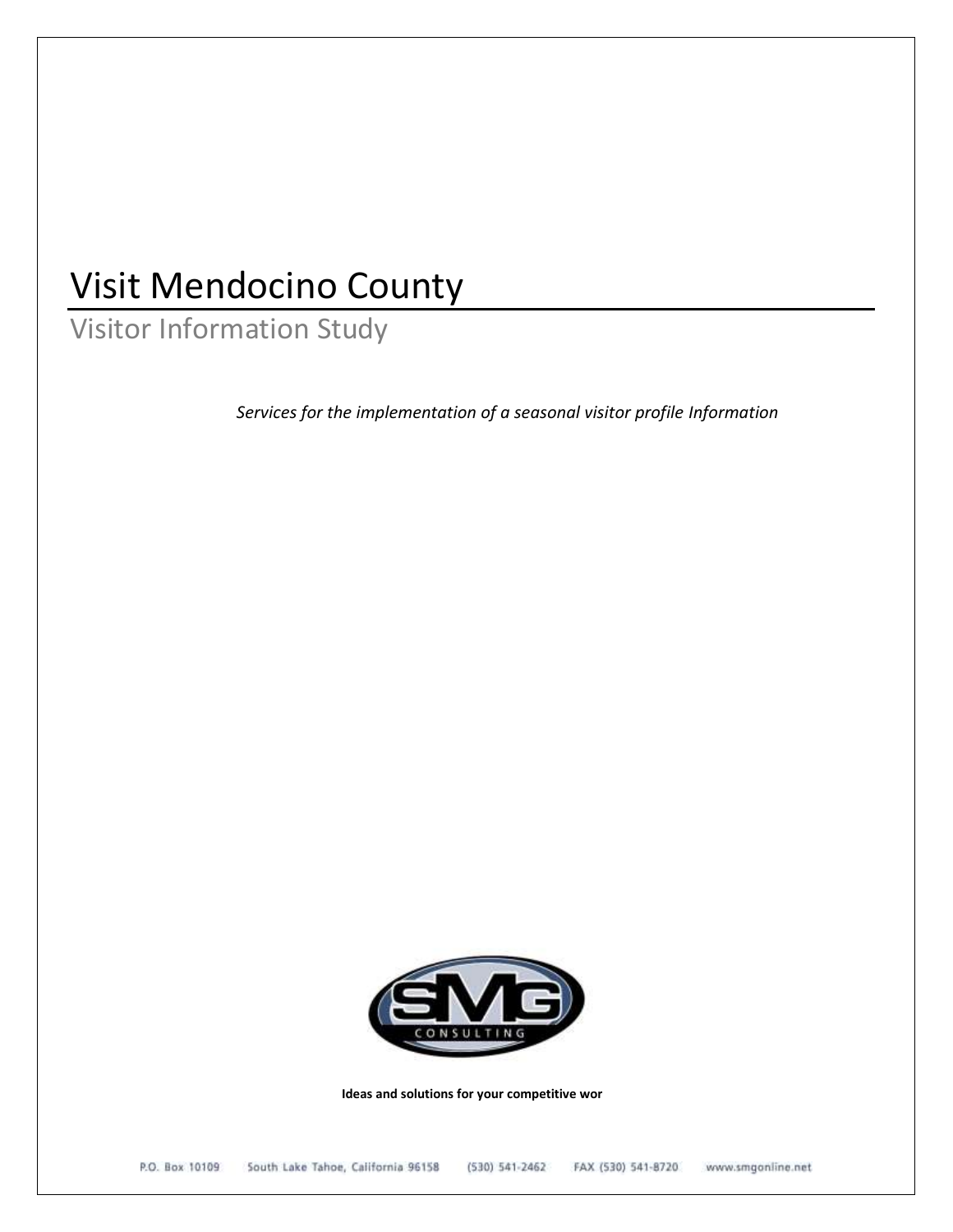## Project Overview

Note: In an effort to shape marketing strategy for Visit Mendocino has an interest in developing meaningful measurements to assist them in determining the effective of the Destination marketing organizations competitive strategy.

Why Measure? The importance of measurement is subtle and more powerful and that is to drive learned behavior. The true value of measurement is not just knowing how many likes a DMO has on Facebook book but understanding both consumer behavior and the DMO's reaction to it. What we are really trying to get at with measurement is a more insightful understanding of how consumers are to the DMO's strategy efforts. Its insight that is sought not just the numbers.

To that end, the task is to measure those things a DMO is truly responsible for. Creating awareness and influencing visitors to visit. This is reflected in the flow chart below.



Based on these activities it is critical for a DMO to manage those things they can control. A such we are recommending two types of studies for consideration; a destination awareness tracking study and DMO advertising and website influence study These combine studies to assess the effectiveness of DMO marketing efforts and provides insight for future marketing strategy refinements.

What the DMO is looking for is continuous improvement in these two areas. Always looking to get better and in the process improving their efficiency and the return on investment (ROI) for the destination efforts.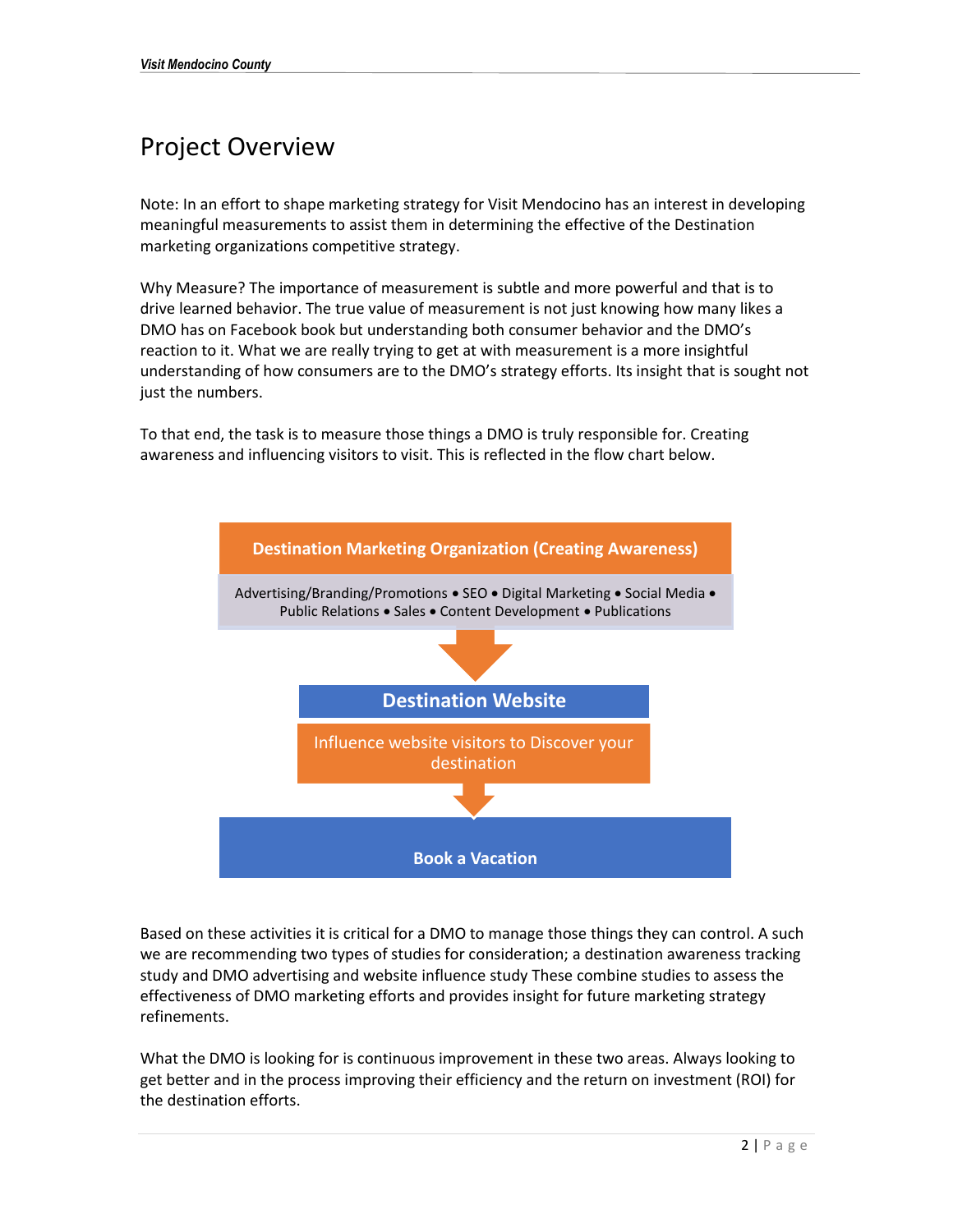The chart below illustrates the two key points of measurement — destination awareness and Influencing visitors to select Mendocino County.



In considering both of these projects over the course of the next three years SMG has developed a recommended schedule that provides the organization with an opportunity to maximize the data that is collected.

| Year | Study                                           | Comments                               |
|------|-------------------------------------------------|----------------------------------------|
|      | <b>Destination Awareness Study</b><br>$\bullet$ | Baseline study for both                |
|      | Website Influence Study<br>$\bullet$            |                                        |
|      | Website influence study                         | Use previously collected data with     |
|      | recalibration                                   | new google analytics website volume    |
|      |                                                 | data.                                  |
|      | <b>Destination Awareness Study</b><br>٠         | Redo the awareness study to            |
|      | Website influence study<br>٠                    | determine if the markets increased     |
|      | recalibration                                   | awareness etc. from the baseline year. |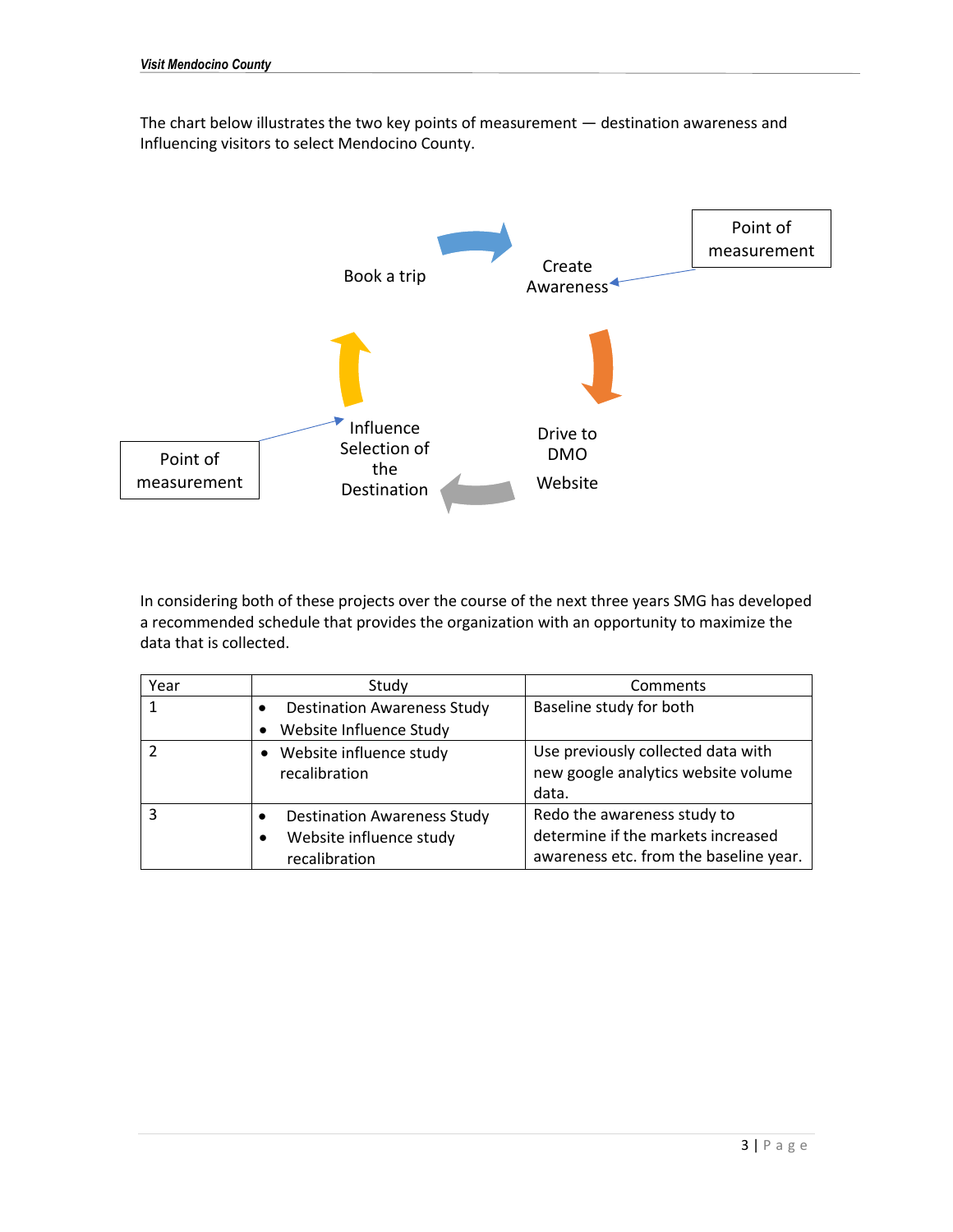### I. Destination Awareness Study

### **Project Objectives:**

- **To understand the current awareness, perception and value** of the Mendocino County destination and brand.
- **To establish baseline levels of visitation** and general awareness to Mendocino County and its competitive set among its target geographic markets.
- **To determine consumer understanding and potential confusion** of Mendocino County from other regional destinations.
- **Let us Develop recommendations** that work to improve the effectiveness of the organization's marketing programs and collaboration among intra-regional areas.

### **Understanding the Importance of a Baseline**

The **purpose** of a baseline study is to provide an information base against which to monitor and assess an activity's progress and effectiveness during implementation and after the activity is completed. In the case of Mendocino County tourism promotion activities this study would establish a baseline for key awareness and destination elements. The study can be duplicated in future years to assess the progress toward the destinations positioning and marketing goals.

It should be noted that the baseline study should be used in conjunction with a wide range of other measurements to provide tourism decision-makers with a comprehensive view of the destinations marketing efforts.

### Project Scope & Methodology

### **Project Scope**

In an effort to achieve the project goal and objectives SMG proposes the following project scope:

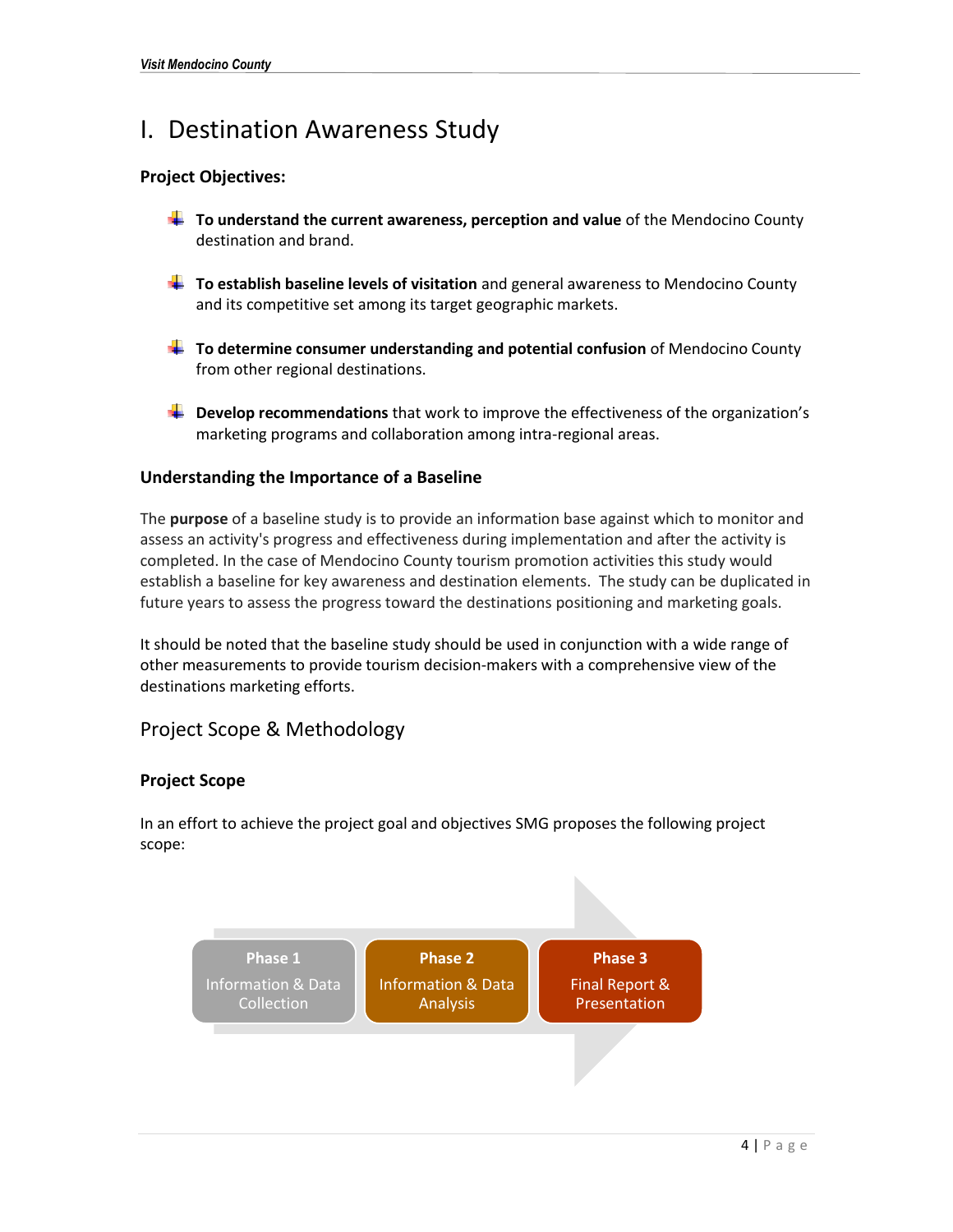### **Phase 1 – Information Collection**

o Implement primary research data collection process.

### **Phase 2 – Information Analysis & Synthesis**

o Review collected information and analyze with an eye toward synthesizing information and crafting a final report and recommendations.

### **Phase 3 – Final Report and Presentation**

o In this phase SMG develops the final report and presentation. This phase includes recommendations to strengthen Mendocino County's competitive position as ideas are integrated into the destinations marketing program

### **Methodology**

SMG has developed the following methodology that includes an online survey to a panel of active California travelers from targeted Northern California consumers.

- Survey to be sent to a preformed panel of active California travelers
	- o Screen: Respondents must be 18 years or older and have traveled away from home with an overnight stay in the past year.
	- o Sample size 600-800 total
	- o Cover letter and incentive (\$200 American Express gift card) would be included with the survey.
	- o Potential Northern California Markets include:
		- Sacramento
		- Stockton
		- Bay Area
		- Other TBD

### **Phase 1 – Data Collection**

- 1.1 Questionnaire Development Develop a questionnaire to solicit appropriate information. It is recommended that to obtain the highest completion rate the survey length be kept to 30- 35 questions.
	- $\blacktriangleright$  Implement Survey Survey questionnaire is implemented.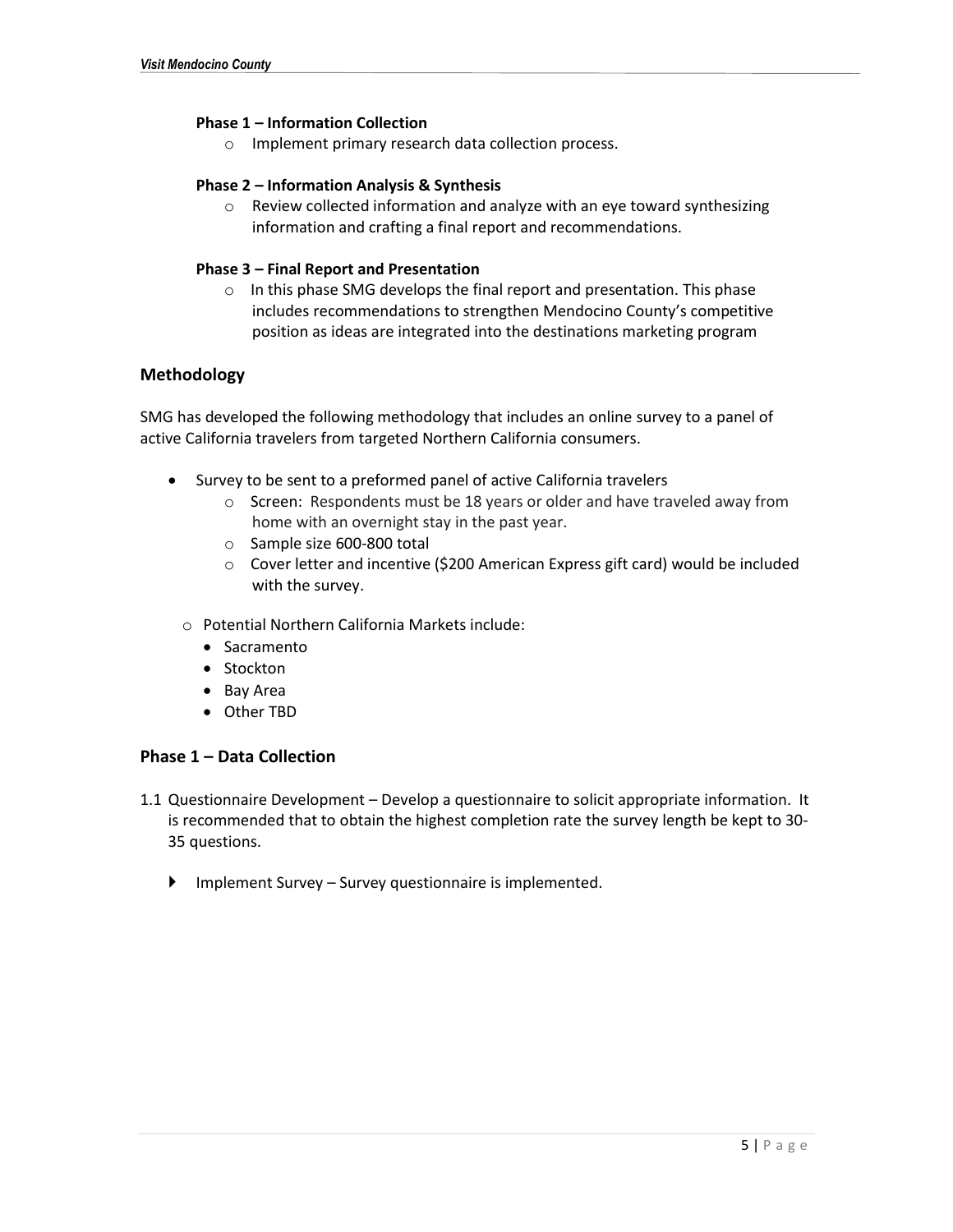### *Questionnaire Development Sequence*



### **I. Awareness Levels/Brand Strength**

- Awareness Levels
	- Awareness of Mendocino County location
	- Current awareness of Mendocino County brand
- ▶ Brand Strength
	- Awareness of Mendocino County vs. other areas
	- Likelihood of recommending visiting Mendocino County to a friend or relative
	- Likelihood to visit Mendocino County within 24 months
- **II. Competitive Brand Analysis** *(Note: With input from the client SMG can adjust or modify the competitive brands in the comparison)*
	- Sonoma County
	- ▶ Humboldt County
	- ▶ Santa Cruz County
	- $Fctc.$

### **III. Mendocino County Concept Testing**

Understand or test ideas related to Mendocino county branding, taglines etc. i.e. What does Mendocino County mean to you?

### **IV. Additional Questions**

### **All Respondents**

- Familiarization with Mendocino County and its location.
- Overnight visitation to Mendocino County
- First time vs. repeat visitors

### **Previous Visitors**

- The number of times visited Mendocino County in the last 2 years?
- Thinking about the last trip to Mendocino County where did respondents tell friends they were going?
- $\triangleright$  Season of the last visit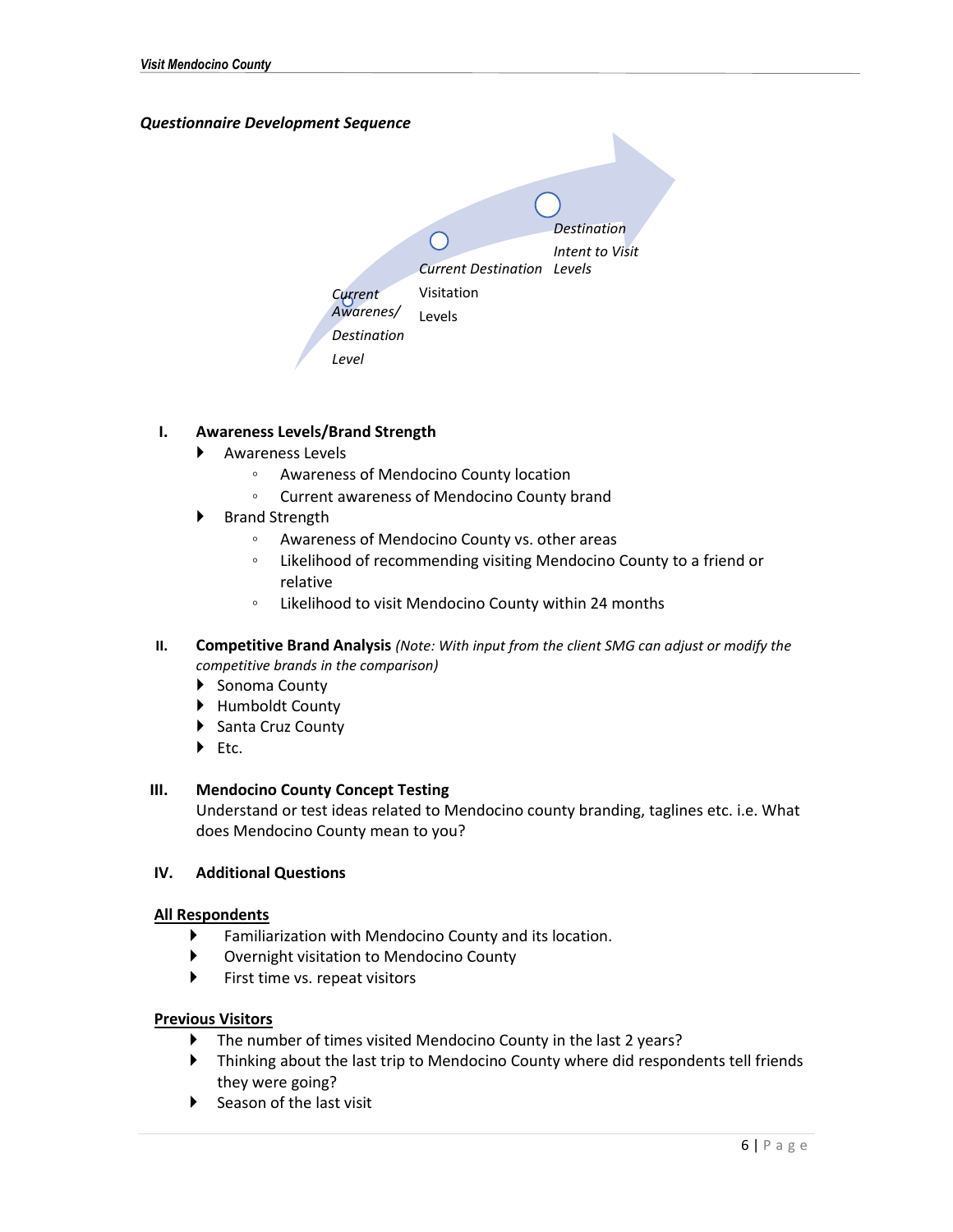- The primary reason for visiting Mendocino County?
- Activities participated in while on that trip to Mendocino County?
- Agree/disagree statements about Mendocino County
- Attributes that set Mendocino County apart from other areas
- Destination attribute ratings
- Ability to identify Mendocino County on a map

### **Never Visited**

- The specific reason why respondents have not visited Mendocino County
- Agree/disagree statements
- Attributes that differentiate the destination
- Areas most likely to visit in the 24 months
- Important attributes considered in a coastal destination trip

### **All Respondents**

- Likelihood of visiting Mendocino County for a pleasure vacation in the next 2 years
- **F** Tagline measurement
- "Mendocino County Legends" as a motivator for more information
- Gender
- $\blacktriangleright$  Age
- Household income
- Children
- ▶ Ethnicity

### **Phase 2 – Data Tabulation and Analysis**

- Collected data will be tabulated and banner points selected
- $\blacktriangleright$  Segment and analyze collected data

### **Phase 3 – Final Report and Presentation**

 Final report- The final report includes the research findings as well as recommendations that can be used to strengthen Mendocino County Tourism marketing efforts.

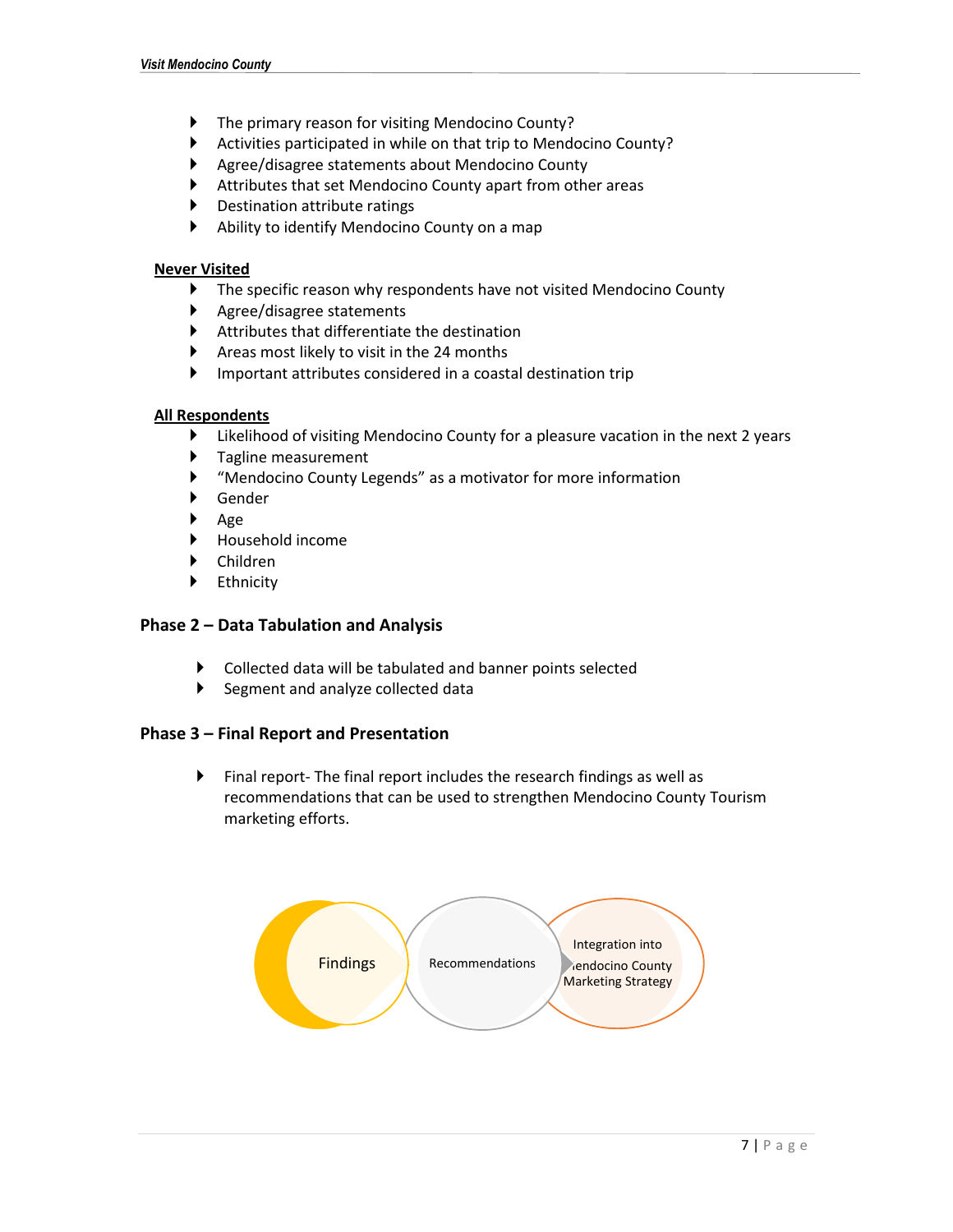### Project Deliverables and Timeline

### **Project Deliverables**

Project deliverables include the following:

- A comprehensive quantitative study of Mendocino County branding/destination issues
- ▶ Final Report
- Final Presentation

### **Timeline**

The estimated timeline for project completion is 45-60 days, as illustrated below.

|                           | Month 1 | <b>Month 2</b> |
|---------------------------|---------|----------------|
|                           |         |                |
| <b>Survey Development</b> |         |                |
| <b>Survey Sampling</b>    |         |                |
| Survey Implementation     |         |                |
| <b>Data Tabulation</b>    |         |                |
| Data Analysis             |         |                |
| <b>Final Report</b>       |         |                |
| <b>Final Presentation</b> |         |                |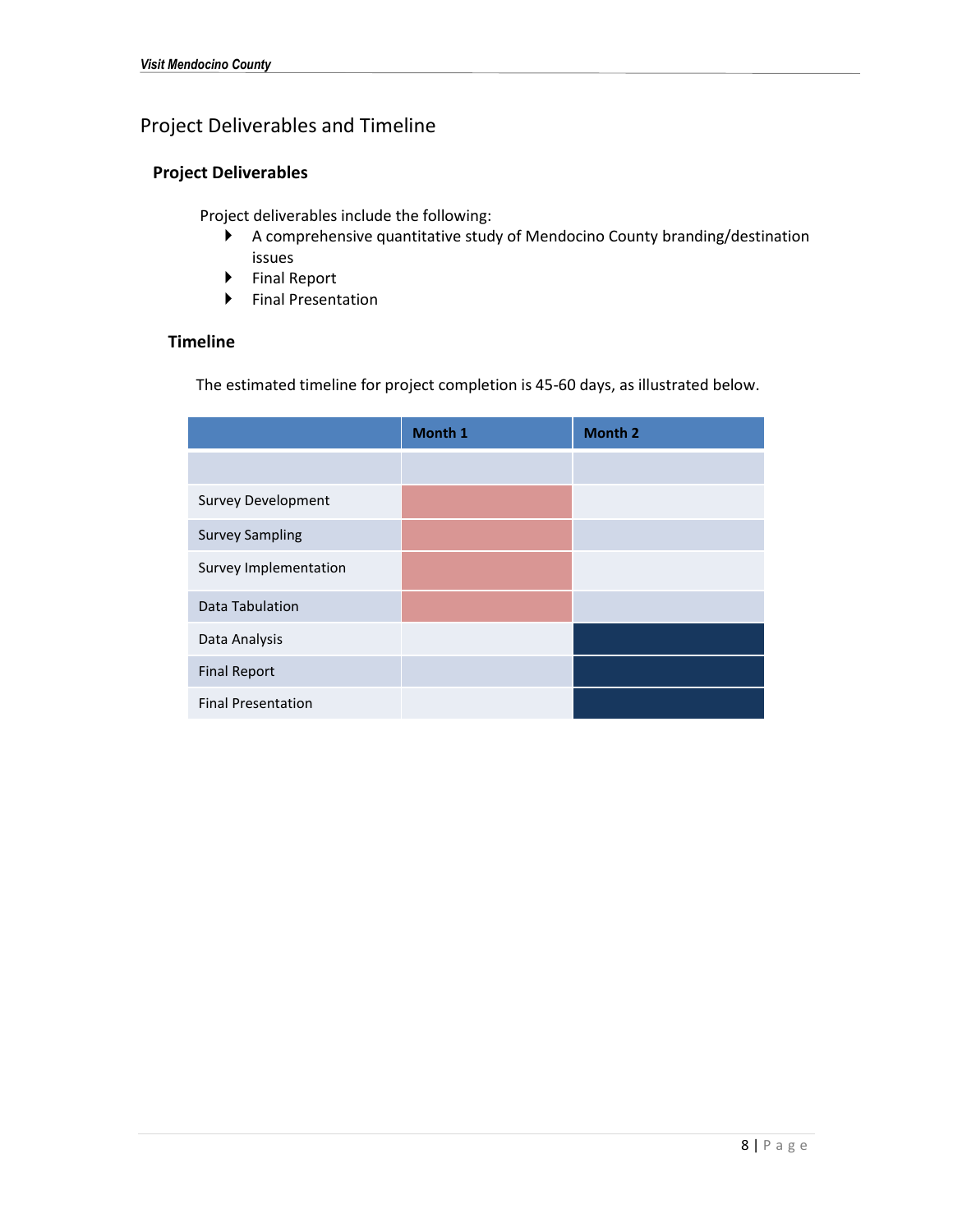### Project Fees

Project fees include the following:

- Survey development
- Data collection
- Data tabulation/data analysis
- The final report with recommendations

Total Project Cost: \$14,000

.

Our standard payment program to be mutually agreed upon by SMG Consulting and the Mendocino County is one-half payment upon project agreement and a final payment upon delivery of the final products/ reports.

> **This project comes with the SMG Consulting guarantee for your total satisfaction.**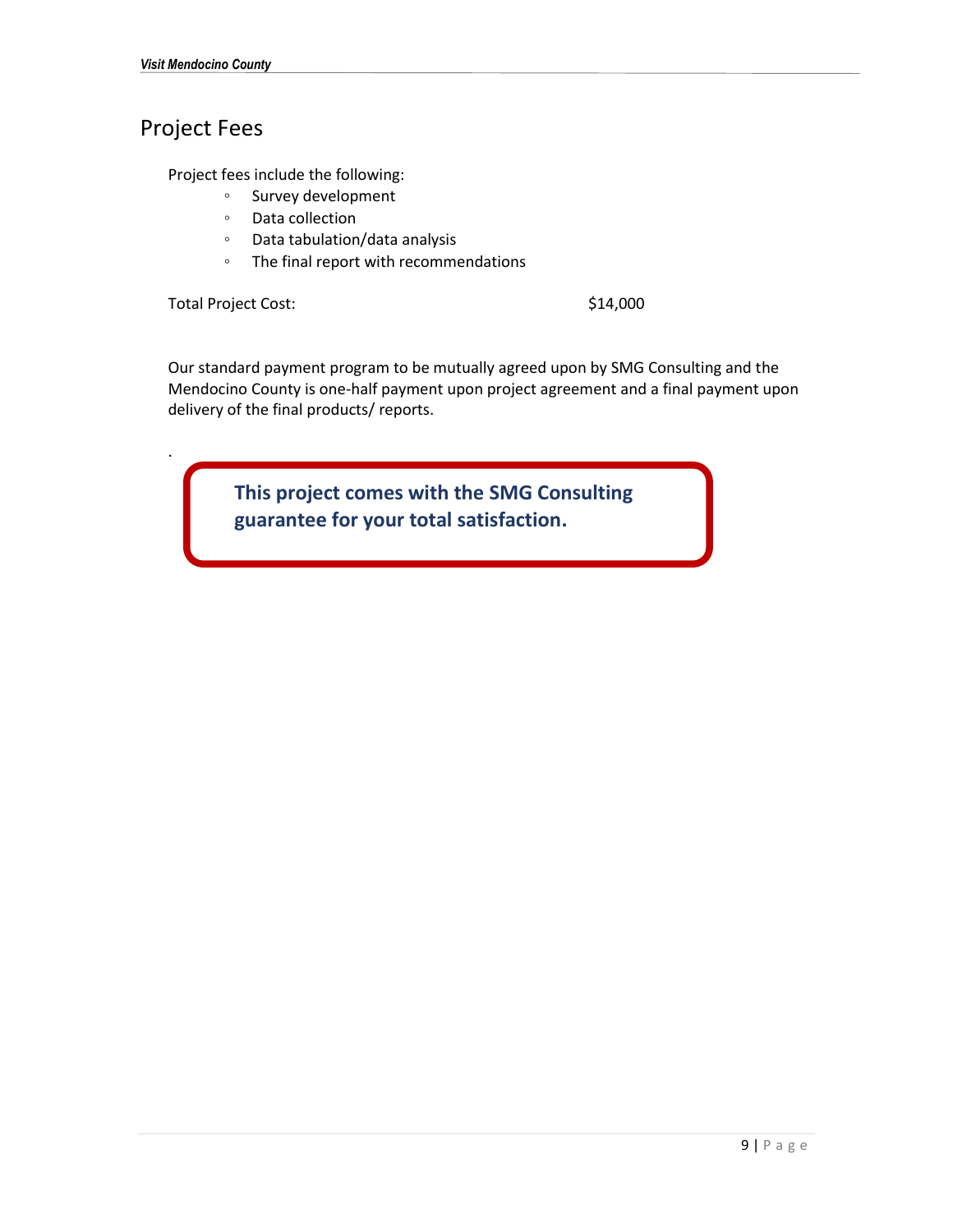### II. Website Conversion/Influence Study

One of the biggest challenges for destination marketing organizations (DMOs) is the issue of measurement. While many DMOs are able to measure their effectiveness at the program level including such measurements as website user sessions, bounce rates, and social media programs, the biggest challenge remains. Namely how to measure the organization's effectiveness through the number of room nights generated, the amount of revenue generated and the return on the invested capital.

To that end SMG believes many of the challenges stem from the failure to understand what DMOs are responsible for. Are they responsible for generating transactions for room nights? Are they responsible for branding and advertising awareness? Often times the issue of accountability is not clearly understood or discussed. As a result, many DMOs fall back on using broad measurements like occupancy, or average daily rate data generated by the local jurisdiction, or data from an outside provider like Smith Travel.

At SMG we believe there is a comprehensive approach to macro-level DMO measurement. This approach is based on the core premise that **the primary duty of the DMO is to influence prospective visitors to visit the destination**. Once a DMO has accomplished that, the consumer is free to book a trip with any number of sources, including property direct or an online travel agent.

The key is to understand **how a DMO measures its influence on potential visitors to the destination**. To that end we believe it is the role of the DMO to use the appropriate marketing mix to drive as many people to its website in an effort to present the destination in such a way that consumers are influenced to visit the area. The figure below illustrates this concept.



The SMG DMO measurement system objective is **to understand the effectiveness of the DMO in influencing potential visitors to visit the destination.**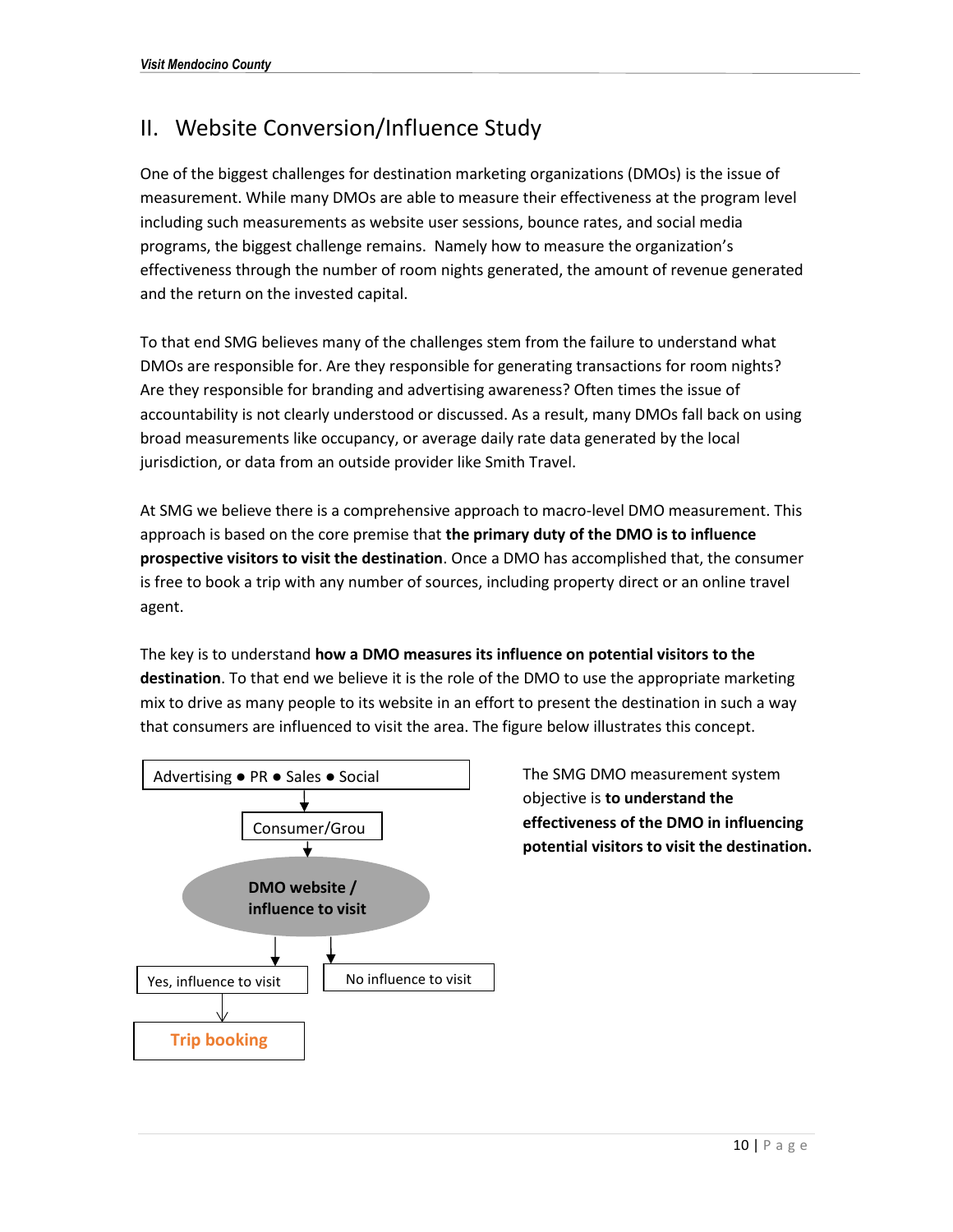### **Project Objectives:**

- **Determine the influence of DMO marketing efforts on the consumer decision-making process to visit the area.**
- **Estimate the economic impact and return on investment of website users.**
- **Identify key visitor segments characteristics.** 
	- Better understand those individuals who did not visit the area, including specific reasons why they chose not to visit.
- **Identify the effectiveness and efficiency of Mendocino County marketing programs including:** 
	- "Gross" conversion rates
	- "Net" conversion rates
	- Cost per inquiry
	- Cost per visitor
	- Return on Investment (ROI)
	- Method of response
- **Continually improve the effectiveness and efficiency of DMO marketing programs thus improving invested capital return on investment.**

### **Methodology:**

### **Phase 1 – Information Collection**

SMG has developed the following proprietary methodology that includes multiple surveys to assess the influence of a DMO website and develop the needed information to assess the return on invested capital.

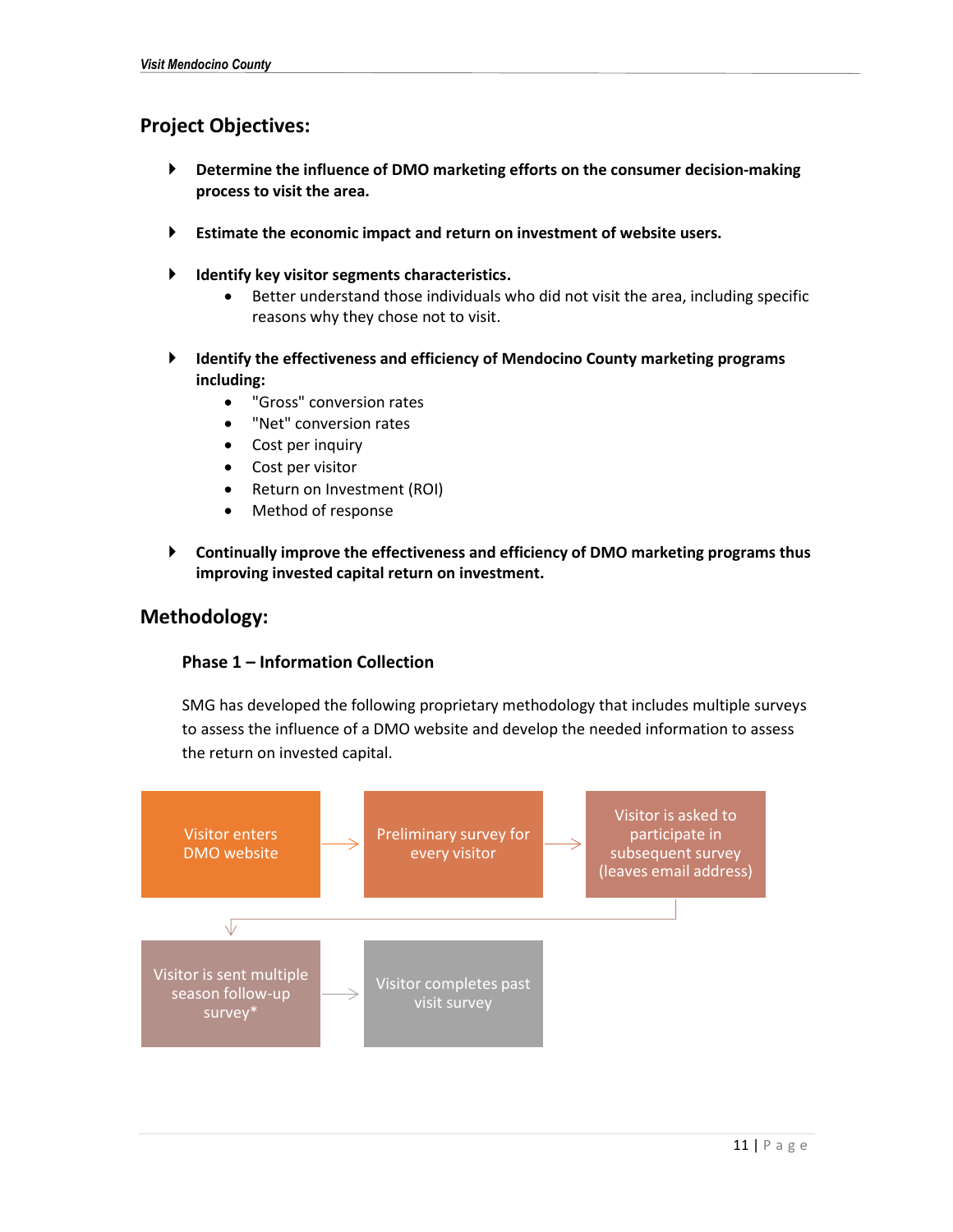### **1.1 Preliminary Survey**

SMG will develop a preliminary pop-up survey that will be attached to the DMO website. Every consumer that comes to the DMO site will be asked to participate in a short fivequestion survey in exchange to win a weekend trip to Visit Tuolumne County and or participating area(s). Those who participate will be asked to leave their email address to further participate in the survey program.

### **1.2 Trip Survey**

Once three/four months has passed SMG will send those that have agreed to participate a follow-up trip survey that will ask approximately 20-25 questions related to whether or not they took a trip, lengths of stay, trip expenditures and specifically if they were influenced on their trip decision in any part by the DMO site.

### **1.3 Google Analytics**

Once the trip survey is completely tabulated SMG will integrate Google Analytics and the survey results and develop the appropriate financial impact model data inputs.

### **Phase 2 – Information Analysis/ Financial Model Building**

Once the data is collected from Phase 1 above, SMG will then develop a custom financial model(s) to assess the number of rooms generated and the economic impact of those that have been influenced to visit the destination.

The financial models will be developed using specific assumption for this destination and will be presented and reviewed by the DMO and stakeholders in the lodging industry for input and agreement.

The financial impact model will be calibrated based on the unique situation in that destination.

### **Phase 3 – Information presentation**

SMG will develop a presentation that includes the survey and financial modeling results, including the following:

- Room nights generated
- Lodging revenue generated
- Return on Investment (ROI)
- Efficiency measures:
	- o "Gross" conversion rates
	- o "Net" conversion rates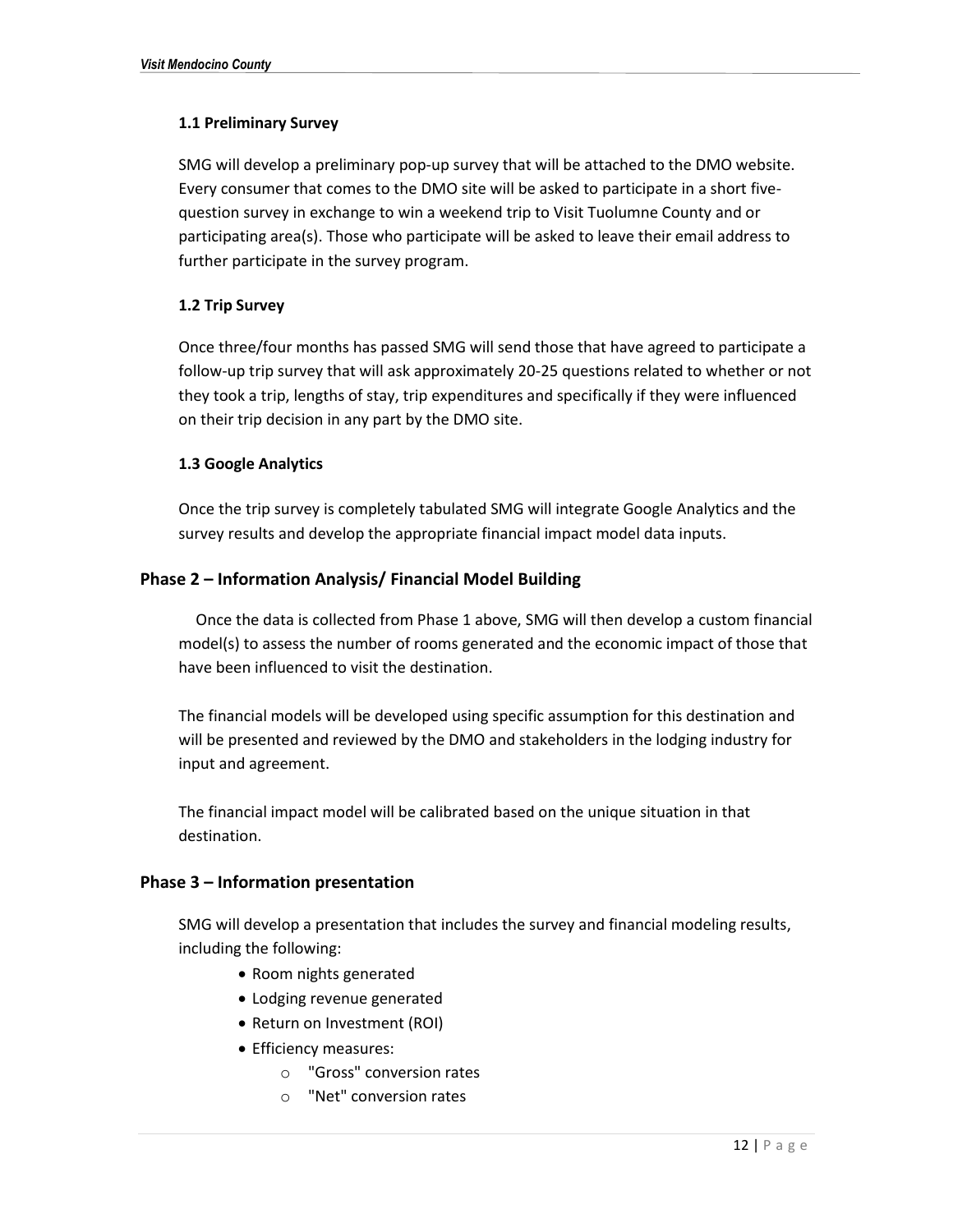- o Cost per inquiry
- o Cost per visitor

### **Phase 4 – Ongoing Management**

SMG will provide ongoing measurements system management and ongoing results based on client needs.

### Project Deliverables and Timeline

Project deliverables include the following:

- A comprehensive influence quantitative study.
- ▶ Final Report
- Final Presentation

### The estimated timeline for project completion is illustrated below.

|                                        | Month 1 | Month 2 | <b>Month 3</b> | Month 4 |
|----------------------------------------|---------|---------|----------------|---------|
|                                        |         |         |                |         |
| Participation Survey<br>Development    |         |         |                |         |
| Participation Survey<br>Implementation |         |         |                |         |
| <b>Email Collection</b>                |         |         |                |         |
| <b>Trip Survey</b><br>Implementation   |         |         |                |         |
| Data Tabulation                        |         |         |                |         |
| Data Analysis                          |         |         |                |         |
| <b>Financial Model Building</b>        |         |         |                |         |
| Return on Analysis                     |         |         |                |         |
| <b>Final Report</b>                    |         |         |                |         |

Note: Depending on website volume the data collection period may be longer.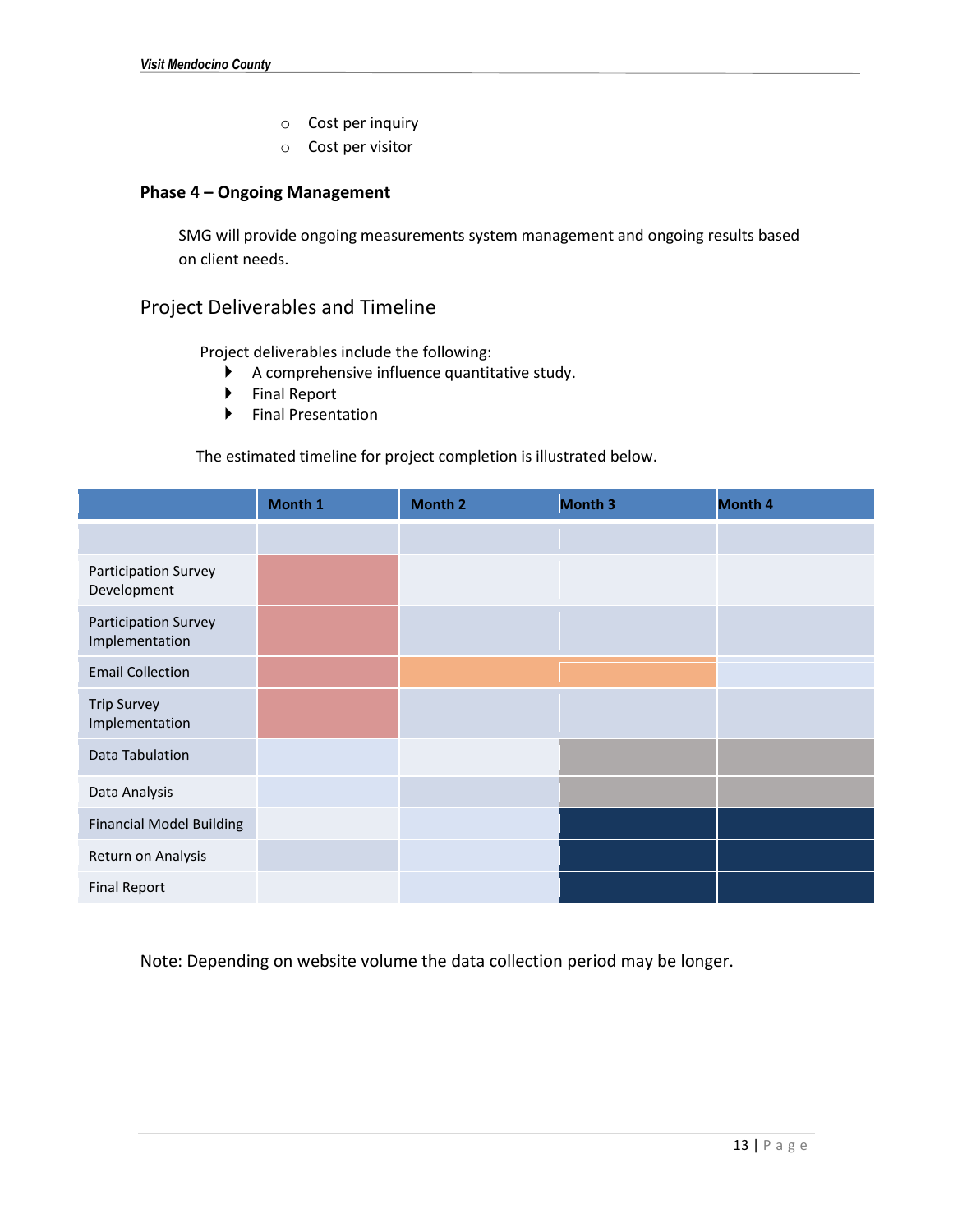### Consultant Profile

### *Carl Ribaudo – Project Director*

Carl is a strategic thinker, thought leader and innovator in the tourism industry. As the founder and president of SMG, Consulting Carl has developed and implemented a wide range of services designed to improve the competitiveness of destinations. Most recently he has developed programs to assist the organization's, and destinations develop effective change strategies that link a DMO's capabilities to the ever-changing market environment. Carl is a trusted advisor to a CEO's and senior executives throughout the industry.



Carl has served the marketing and strategy needs of clients throughout both the public and private sectors. In each case, he and his team design solutions unique to each client's needs. Carl is also a writer and writes a monthly op-ed page, he has published a variety of marketing strategy, tourism, and motorcycle touring related articles. His most recent articles include Crisis Thinking for Destination Disasters, Remembering Why Travel Matters, Overtourism: When is There Too Much Tourism? and Is Marijuana Tourism the Next big thing in California tourism? Maybe not. He has also been both a guest speaker and panelist at industry conferences. He serves on two different State Tourism Committees including Vist California's Research and ROI Committee and the Travel Nevada's Tourism Marketing Committee.

Carl obtained a Bachelor of Science degree from California State University at Northridge. He received his master's degree in Business Administration (MBA) from San Francisco State University Graduate School of Business. He has recently completed a certificate program at Cornell University in Organizational Change Leadership and a certificate program in Strategic Thinking from Dartmouth College.

He enjoys riding his BMW motorcycle on two-lane roads throughout the west, trap shooting, river rafting and skiing.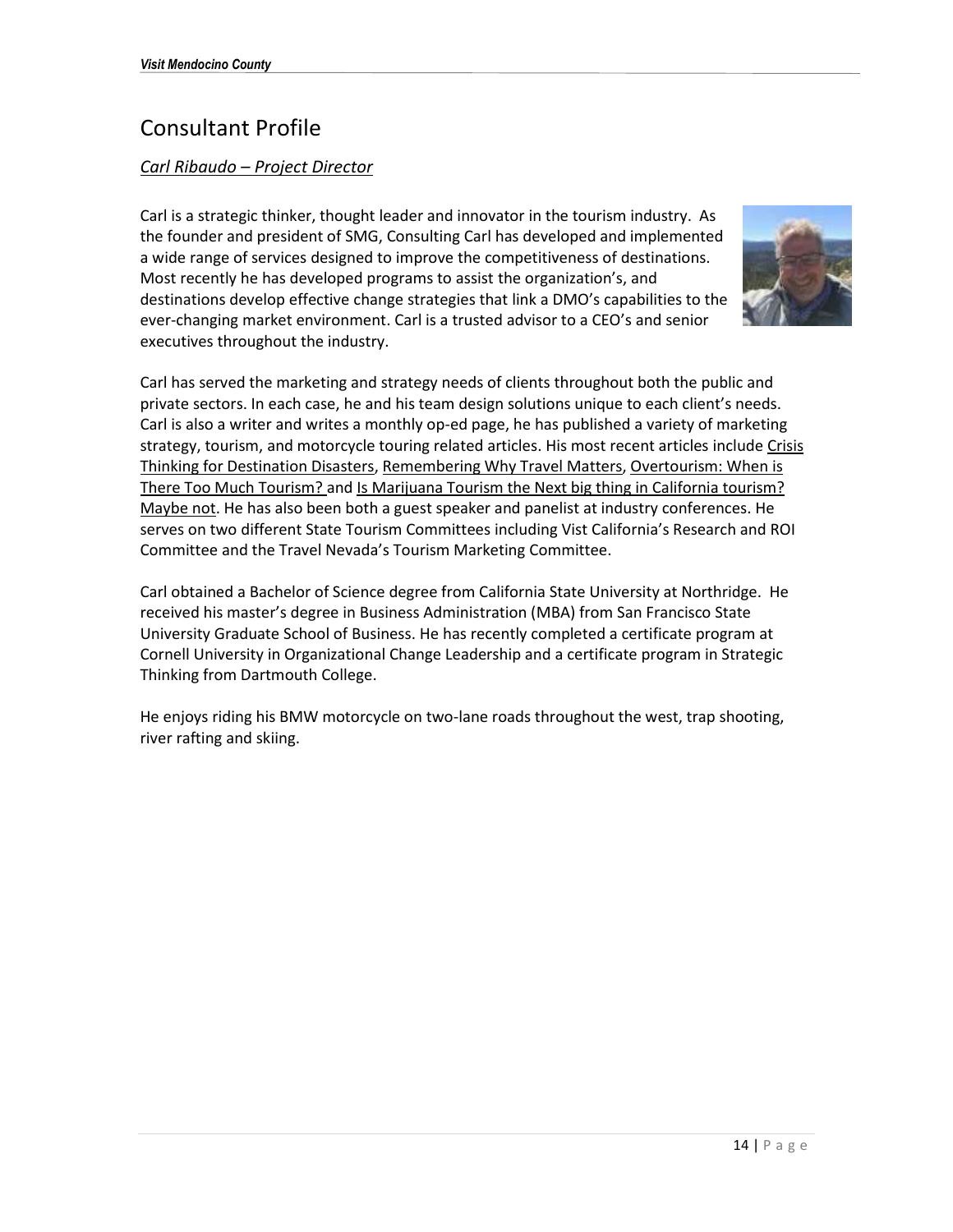### SMG Consulting References and Related Experience

SMG has participated in a wide variety of related projects. SMG Consulting can provide a full list of references upon request